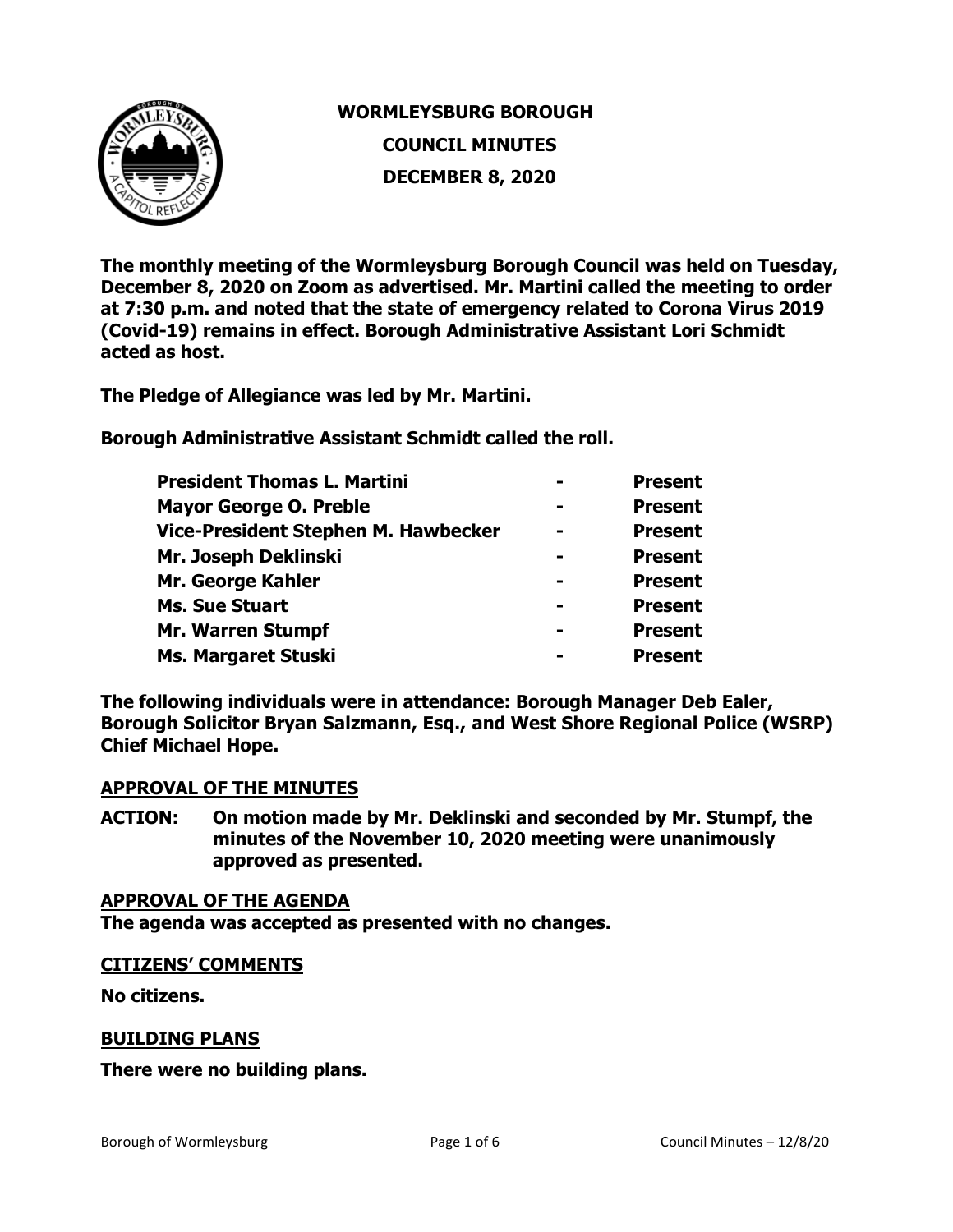# **PUBLIC HEARINGS – Ordinance 524**

**Mr. Martini recessed Council and opened the public hearing at 7:34 p.m. to receive comments on proposed Ordinance 524, which replaces and repeals Ordinance 461, adopting the 2018 International Property Maintenance Code (IMPC) to underpin Borough jurisdiction on codes standards, compliance and development.** 

**There were no comments.**

**Mr. Martini closed the public hearing at 7:35 p.m. He then reconvened the Council meeting.**

**ACTION: On motion made Ms. Stuski and seconded by Mr. Deklinski, Council unanimously approved Ordinance 524, adopting the 2018 IMPC.** 

## **REPORTS FROM APPOINTED BOROUGH OFFICERS**

## **Borough Manager/Secretary**

**Council accepted the Borough Manager's monthly report, which was emailed, with no questions.**

#### **Borough Treasurer**

**Treasurer Ealer presented the November report with the relevant check registers. There were no questions.** 

**ACTION: On motion made Ms. Stuart and seconded by Mr. Hawbecker, the November Treasurer's report was approved unanimously as presented and sent to the file for audit.** 

## **Borough Solicitor**

**The Borough Solicitor had no report.** 

#### **Borough Engineer**

**The Borough Engineer's report was provided electronically.** 

## **COUNCIL PRESIDENT'S REPORT**

**Mr. Martini thanked staff for all their work during this difficult time.** 

## **COUNCIL VICE-PRESIDENT'S REPORT**

**ACTION: On motion made by Mr. Hawbecker and seconded by Ms. Stuski, Council unanimously approved the distribution of funds as follows (as evidenced by the check registers dated from 11/11/20 to 12/08/20).**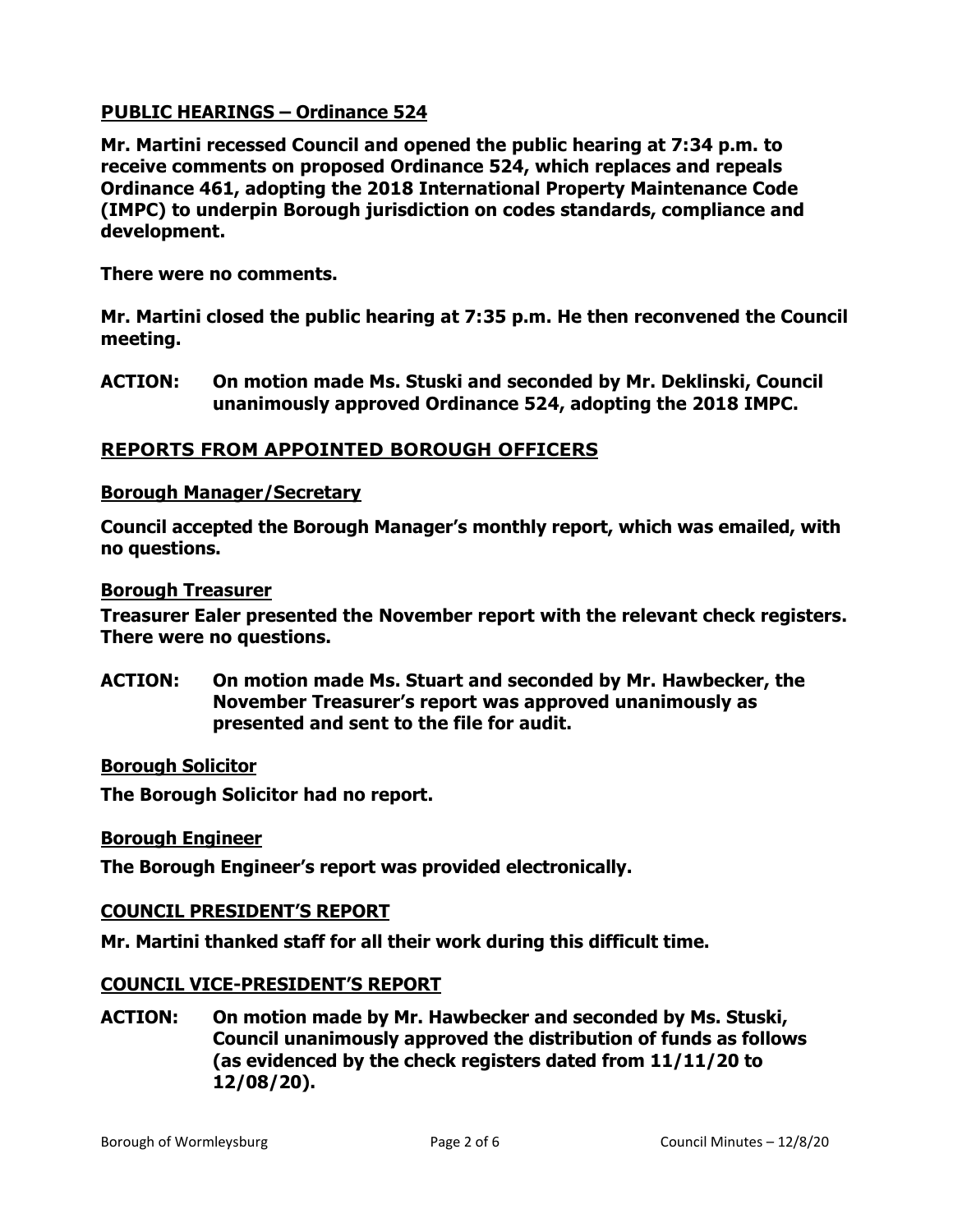| <b>Accounts</b>      | <b>Number of Checks</b> | <b>Distribution Summary</b> |
|----------------------|-------------------------|-----------------------------|
| <b>General Fund</b>  | 37                      | 45,777.31<br>S              |
| <b>Fire Tax Fund</b> | 2                       | 1,145.80<br>S               |
| <b>Sewer Fund</b>    | 30                      | 72,634.70                   |
| <b>Total</b>         |                         | 119,557.81*                 |

**\*The distribution summary total may include inter-fund transfers in keeping with accounting requirements.** 

# **MAYOR'S REPORT**

**The Mayor provided his monthly report, which was accepted without questions.** 

**Chief Hope reported that the Department's third accreditation is nearly complete except for the final visual assessment, which will be done as soon as Covid-19 restrictions allow the reviewers to visit Police headquarters.** 

## **COMMITTEE REPORTS**

## **Administrative Committee**

- **i. STMP Grant - Mr. Hawbecker presented for the second time the Response to Request for a Fiscal, Operational and Strategic Management Plan proposal, Option 1, from the Pennsylvania Economic League for action.**
- **ACTION: On motion made by Mr. Hawbecker and seconded by Ms. Stuart, the PEL proposal (dated 10/23/20) was discussed at length. After discussion, Ms. Stuski asked that the motion to accept the proposal be tabled until the January meeting.**

**This project is part of the grant received from the PA Department of Community and Economic Development earlier this year. The consensus of Council was to first review several questions put forth by Council with representatives of PEL prior to initiating any formal agreement. Council President Martini asked Manager Ealer and Council Member Stuski to determine the specific issues and remedies in time for action at the next meeting.** 

- **ii. Mr. Hawbecker presented the final 2021 budget, which had been advertised, for discussion. He noted that the open questions from last month's meeting had been resolved and were reflected in this budget.**
- **ACTION: On motion made by Mr. Hawbecker and seconded by Mr. Deklinski, Council unanimously approved the 2021 Budget.**
- **iii. Mr. Hawbecker introduced Resolution 2020.08, which updates and sets fees for 2021. The Fee schedule establishes charges for various Borough services, building and land development, and subdivision fees, including right-to-**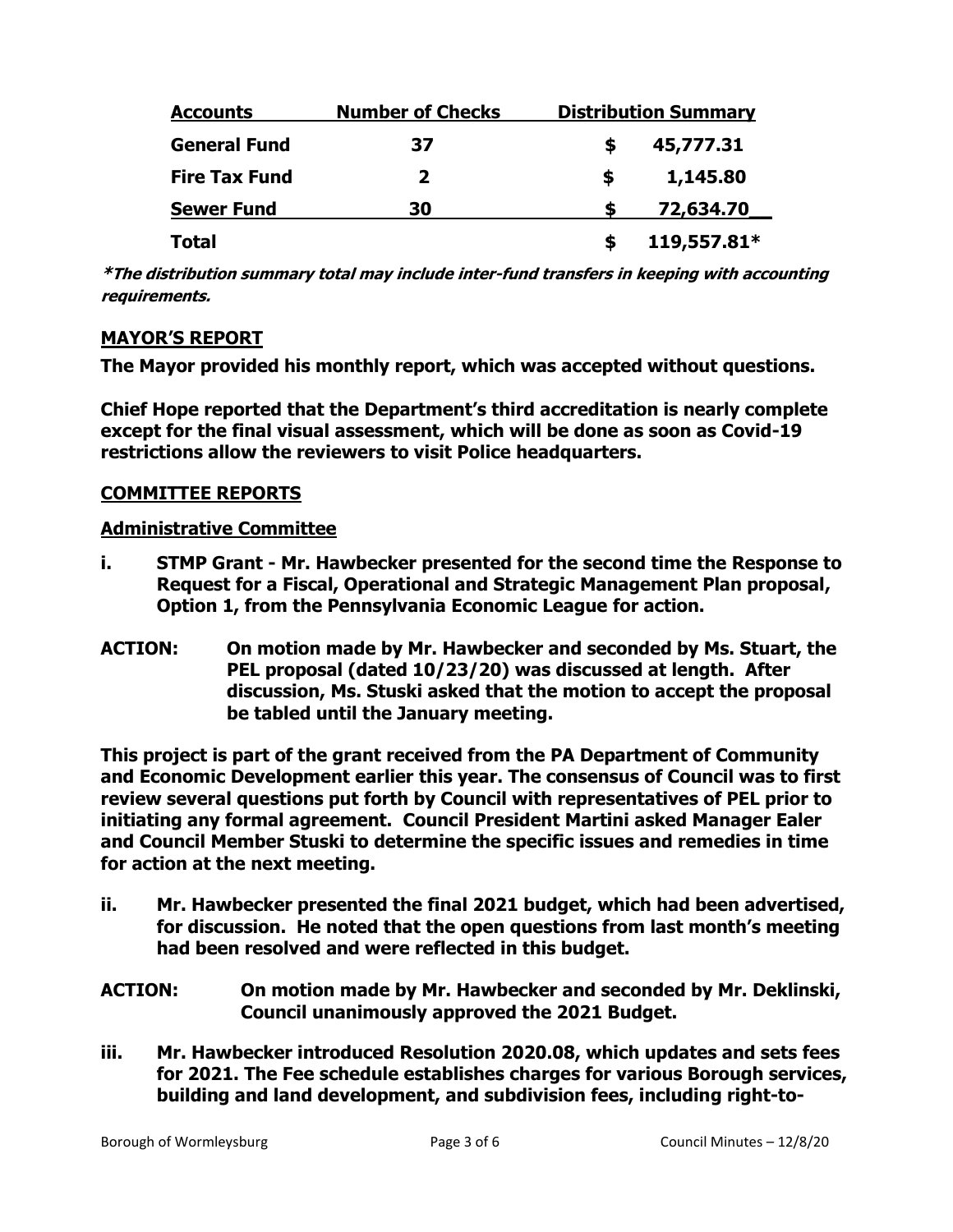**know records processing, recreational activities, business licenses, various zoning-related costs, and other permit applications.** 

- **ACTION: On motion made by Mr. Hawbecker and seconded by Mr. Deklinski, Council unanimously approved Resolution 2020.08, 2021 Fee Schedule.**
- **ix. Mr. Hawbecker introduced Resolution 2020.09, which fixes the general purpose and fire tax rates for Fiscal Year 2021. It includes specifics related to discounts and timing. Mr. Martini noted that taxes stayed the same as last year, at two and 64/100 mils for real property valuation and 937/1000 mil for fire tax. However, tax rates may increase in 2022 to account for anticipated capital project needs.**
- **ACTION: On motion made by Mr. Hawbecker and seconded by Mr. Deklinski, Council unanimously approved Resolution 2020-09 affirming the 2021 tax rates as specified.**

## **Parks, Public Lands and Recreation Committee, COG**

**Ms. Stuski reported that she hopes to resume meetings when possible.**

**The Capital Area Council of Governments met to pass their annual budget with a slight increase in membership fees. The annual dinner is scheduled for January 18, 2021, and all are invited.**

# **Planning Commission and Streets, Sanitary/Highway Committee**

**MS4 Revision – Mr. Deklinski noted that engineers reviewed the Pollutant Reduction Plan (PRP) for the MS4 Permit, and they suggest that the Borough revise its MS4 Pollutant Reduction Plan to remove the bioswale strategy and instead extend the BMP alternative (stream restoration) to a total length of 900 feet. They believe the additional stream bank improvement along with alterations and a reconfiguration to the three discharge pipes that extend out and over the creek bank will be the most cost-effective way to manage run off. In addition, the NDPES permit will be amended by parsing out the 27 acres of PennDOT roads. This will reduce the sedimentation requirements thus providing the allowances needed for the modified project.**

**It is anticipated these alternative strategies will reduce the cost of this mandated project considerably. A revised estimate will be developed. Our engineers also noted that through preliminary discussions with the DEP staff it appears this project will be acceptable. This is laid out in the Rettew Memo dated November 30, 2020, Project No. 017643001.** 

**ACTION On motion made by Mr. Deklinski and seconded by Ms. Stuski, Council unanimously agreed to authorize the engineers to revise the existing MS4 plan as proposed and to authorize an expenditure not**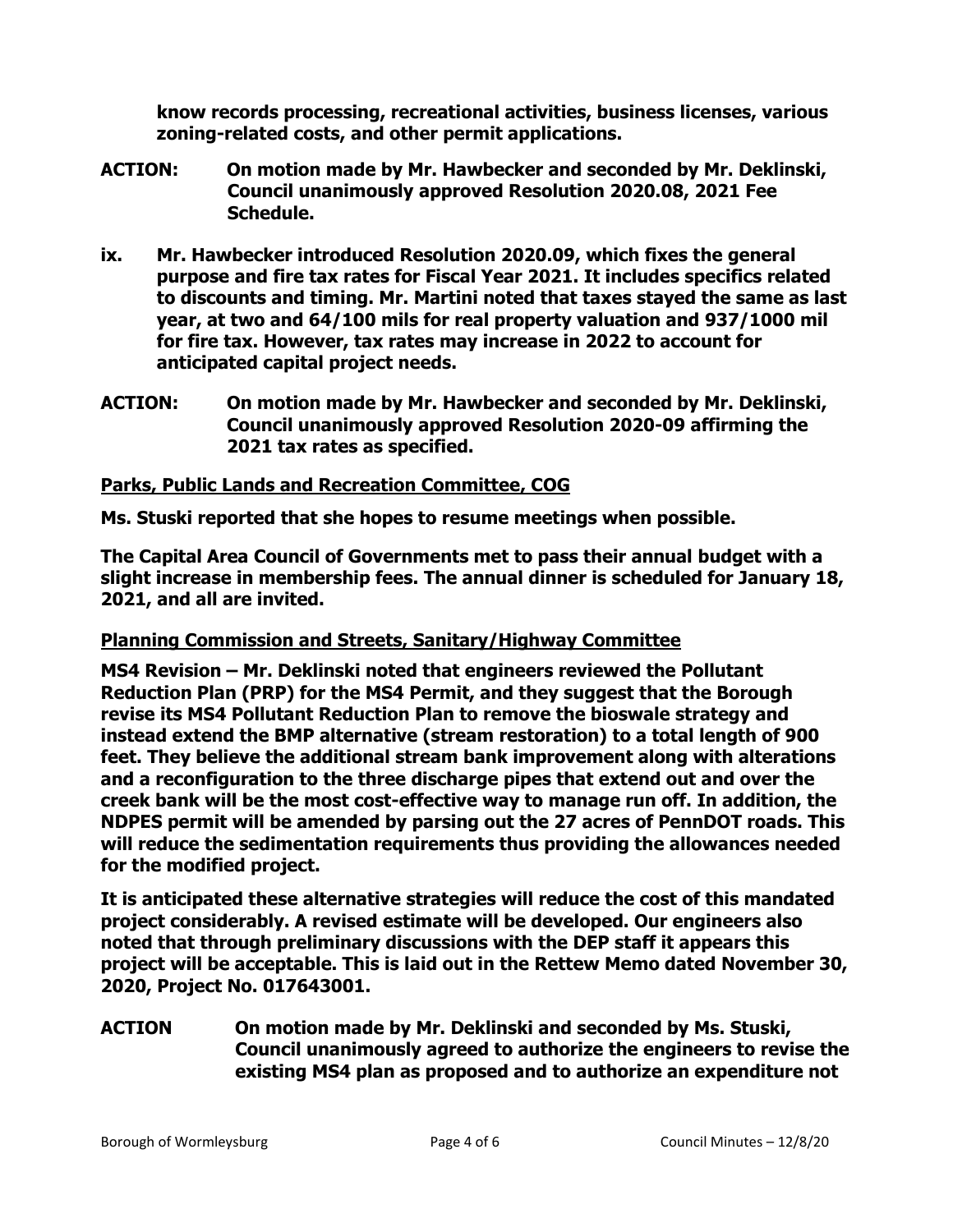**to exceed \$1,600 to revise and resubmit the plan to the Department of Environmental Protection.**

**Walnut Street Draining Project – Mr. Deklinski noted that our engineers have held discussions with the new third-party permit organization staff handling permit reviews for Norfolk Southern. A new permit application will need to be submitted as their requirements have changed. An application fee of \$2,500 is required and was budgeted, along with liability insurance certificates and fees. They are still working to secure the Highway Occupancy Permit (HOP) from PennDOT, which allows us to access state right-of-way. Council was in agreement that the project should continue and the new permit application to Norfolk Southern be pursued.**

**Line Painting on Front Street – Mr. Deklinski reported that line painting along Front Street has been moved to 2021. While we anticipated this task would be done during the summer, several unanticipated factors altered the schedule.** 

- **i. First, it was decided that priorities for painting should have been and were shifted to crosswalks, line of sight triangles and yellow no-parking curbing throughout the Edgewater area. This was viewed as a higher safety priority and has been completed.**
- **ii. Second, we experienced a considerable delay in receiving PennDOT's determination that it is the Borough's responsibility (if it chooses) to repaint the parking spaces and cross hatching along Front Street.**
- **iii. Third, the specifications and other requirements necessary to ensure safety and quality of the work really require a third-party organization skilled in this type of activity. Our preliminary discussions indicate it will also be more cost effective to include other sections of Front Street that are also in need of repainting. Consequently, funding has been allocated in the 2021 budget to begin this work and to include repainting parking space lines along North and South Second street.**

**Ordinance Review – Noting that the Borough Manager received one complaint about parking a certain kind of vehicle along Front Street, Council discussed a potential review of existing ordinances. Discussion included the challenges associated with maintaining the rights of residents to retain full use of their properties while balancing the community's quality of life. Counsel reminded members to avoid spot zoning and that it is unlawful to revise existing zoning ordinance and to then retroactively attempt to impose the new requirements upon previously existing conditions.**

**After discussion, it was agreed that the Planning Commission would, in due course, review the existing borough Comprehensive Plan including the current land use map, existing zoning and sub-division ordinances, and policy positions. The Commission is also directed to identify the availability of possible new funding sources to promote business and enterprise development in small boroughs. It was agreed that this effort will tie well into the undertaking of a new strategic plan and any expected land use issues in 2021.**